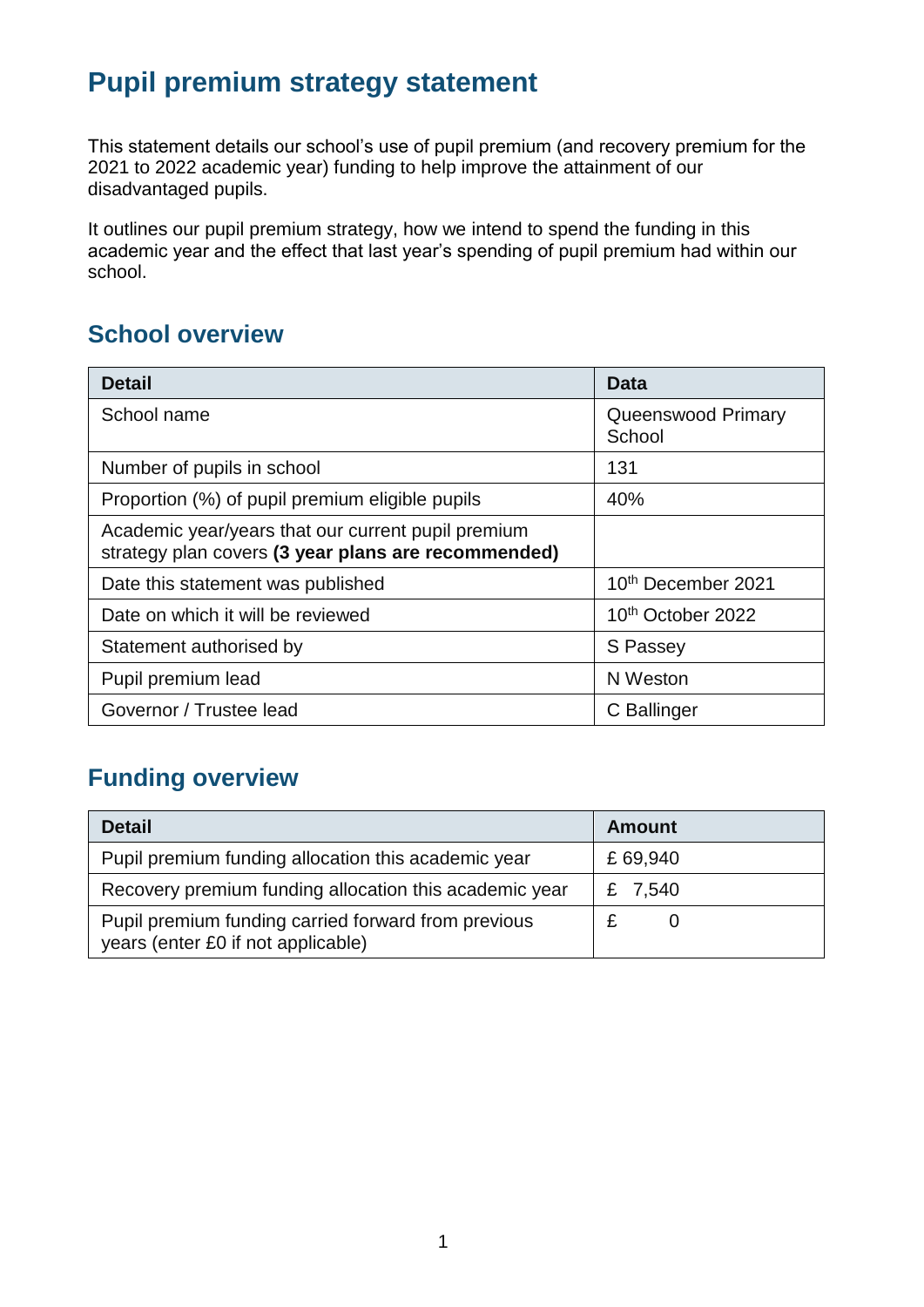# **Part A: Pupil premium strategy plan**

#### **Statement of intent**

In our last Ofsted report (15<sup>th</sup> June 2021) the following key statements were made with respect to the performance of disadvantaged pupils:

- 1) Provide staff with better support to ensure that revised curriculum plans are implemented effectively.
- 2) Ensure that teachers check on pupils' learning and address any misconceptions quickly.
- 3) Develop the school's approach to supporting pupils' speech, language and communication development.
- 4) Ensure that all staff model and expect the highest standards of speech, presentation and handwriting, in line with the school's writing and other policies.

The tables below show that, in KS2 especially, there is a large gap in attainment between disadvantage children and their

|                              |                           |                                                                                    |    |    | Year 2: End Summer Term 2020 |            |                        |            |            |    |    |           |    |                                                     |    |  |  |  |  |
|------------------------------|---------------------------|------------------------------------------------------------------------------------|----|----|------------------------------|------------|------------------------|------------|------------|----|----|-----------|----|-----------------------------------------------------|----|--|--|--|--|
| <b>Attainment</b>            | % Pupils achieving<br>ARE |                                                                                    |    |    |                              |            | % Pupils working at GD |            |            |    |    |           |    | <b>National (End KS1)</b><br><b>Comparison 2017</b> |    |  |  |  |  |
|                              |                           |                                                                                    |    |    |                              |            |                        | <b>ARE</b> |            |    |    | <b>GD</b> |    |                                                     |    |  |  |  |  |
|                              | Com                       | W                                                                                  | R  | M  | <b>GPS</b>                   | W          | R                      | M          | <b>GPS</b> | W  | R  | М         | W  | R                                                   | М  |  |  |  |  |
| Cohort (17)                  |                           | 53                                                                                 | 53 | 59 |                              | 6          | 12                     | 0          |            | 69 | 75 | 76        | 15 | 25                                                  | 22 |  |  |  |  |
| Pupil Premium (4)            |                           | 50                                                                                 | 50 | 50 |                              | 0          | 0                      | 0          |            | 55 | 62 | 62        | 7  | 14                                                  | 12 |  |  |  |  |
| Non-Pupil Premium (13)       |                           | 54                                                                                 | 54 | 62 |                              | 8          | 15                     | 0          |            | 73 | 78 | 79        | 17 | 28                                                  | 24 |  |  |  |  |
| <b>Progress</b><br>(in year) |                           | % Pupils Making Better Than Expected Progress<br>% Pupils Making Expected Progress |    |    |                              |            |                        |            |            |    |    |           |    |                                                     |    |  |  |  |  |
|                              | Com                       | W                                                                                  |    | R  | м                            | <b>GPS</b> |                        | W          |            | R  |    | М         |    | <b>GPS</b>                                          |    |  |  |  |  |
| Cohort (17)                  | 98                        | 94                                                                                 |    | 88 | 94                           |            |                        | 12         |            | 18 |    | 0         |    |                                                     |    |  |  |  |  |
| <b>Pupil Premium (4)</b>     |                           |                                                                                    |    |    |                              |            |                        |            |            |    |    |           |    |                                                     |    |  |  |  |  |
| Non-Pupil Premium (13)       |                           |                                                                                    |    |    |                              |            |                        |            |            |    |    |           |    |                                                     |    |  |  |  |  |

|                                  |                                  |    |    |    |                                   |            |    | Year 6: End Summer Term 2020 |                                                |                                           |       |                 |    |            |
|----------------------------------|----------------------------------|----|----|----|-----------------------------------|------------|----|------------------------------|------------------------------------------------|-------------------------------------------|-------|-----------------|----|------------|
| <b>Attainment</b>                | % Pupils achieving<br><b>ARE</b> |    |    |    | % Pupils working at GD            |            |    |                              | <b>National (End KS1) Compari-</b><br>son 2017 |                                           |       |                 |    |            |
|                                  |                                  |    |    |    |                                   |            |    |                              |                                                |                                           |       | <b>ARE/High</b> |    |            |
|                                  | Com                              | W  | R  | M  | <b>GPS</b>                        | W          | R  | M                            | <b>GPS</b>                                     | <b>Com</b>                                | W     | R               | М  | <b>GPS</b> |
| Cohort (20)                      |                                  | 63 | 65 | 65 |                                   | 16         | 18 | 25                           |                                                | 65                                        | 78    | 73              | 79 | 78         |
| <b>Pupil Premium (8)</b>         |                                  | 50 | 38 | 25 |                                   | 13         | 13 | 13                           |                                                | 65                                        | 78    | 73              | 79 | 78         |
| <b>Non-Pupil Premium</b><br>(12) |                                  | 73 | 89 | 92 |                                   | 18         | 22 | 33                           |                                                | 71                                        | 83    | 78              | 84 | 83         |
| <b>Progress</b><br>(in year)     |                                  |    |    |    | % Pupils Making Expected Progress |            |    |                              |                                                | % Pupils Making Better Than Expected Pro- | gress |                 |    |            |
|                                  | Com                              | W  | R  |    | M                                 | <b>GPS</b> |    | W                            |                                                | R                                         |       | M               |    | <b>GPS</b> |
| Cohort (17)                      |                                  | 89 | 79 |    | 84                                |            |    | 21                           |                                                | 21                                        |       | 32              |    |            |
| <b>Pupil Premium (4)</b>         |                                  |    |    |    |                                   |            |    |                              |                                                |                                           |       |                 |    |            |
| <b>Non-Pupil Premium</b>         |                                  |    |    |    |                                   |            |    |                              |                                                |                                           |       |                 |    |            |
| (13)                             |                                  |    |    |    |                                   |            |    |                              |                                                |                                           |       |                 |    |            |

Due to changes in management since September 2021, we are unable to comment on the effectiveness of the previous year's PPG expenditure. This is due to limited information, and data, from the previous incumbent, and the effect of COVID on school actions. It is, however, quite clear from the data, from Ofsted findings, and from interactions with the children and parents, that COVID has had a major impact on both the learning and mental health of this cohort.

We intend to use our 2021/22 pupil premium and catch up funding to enable the school to:

- Increase the level of Pastoral Support provided by the school enabling the school to provide support in a variety of ways to the most vulnerable children and their families.
- Improve the attainment for PP children particularly in all core subjects
- To subsidise the cost to pupils in receipt of PPG for attendance at breakfast club. Ensuring that they have a good breakfast and attend school on time on a daily basis.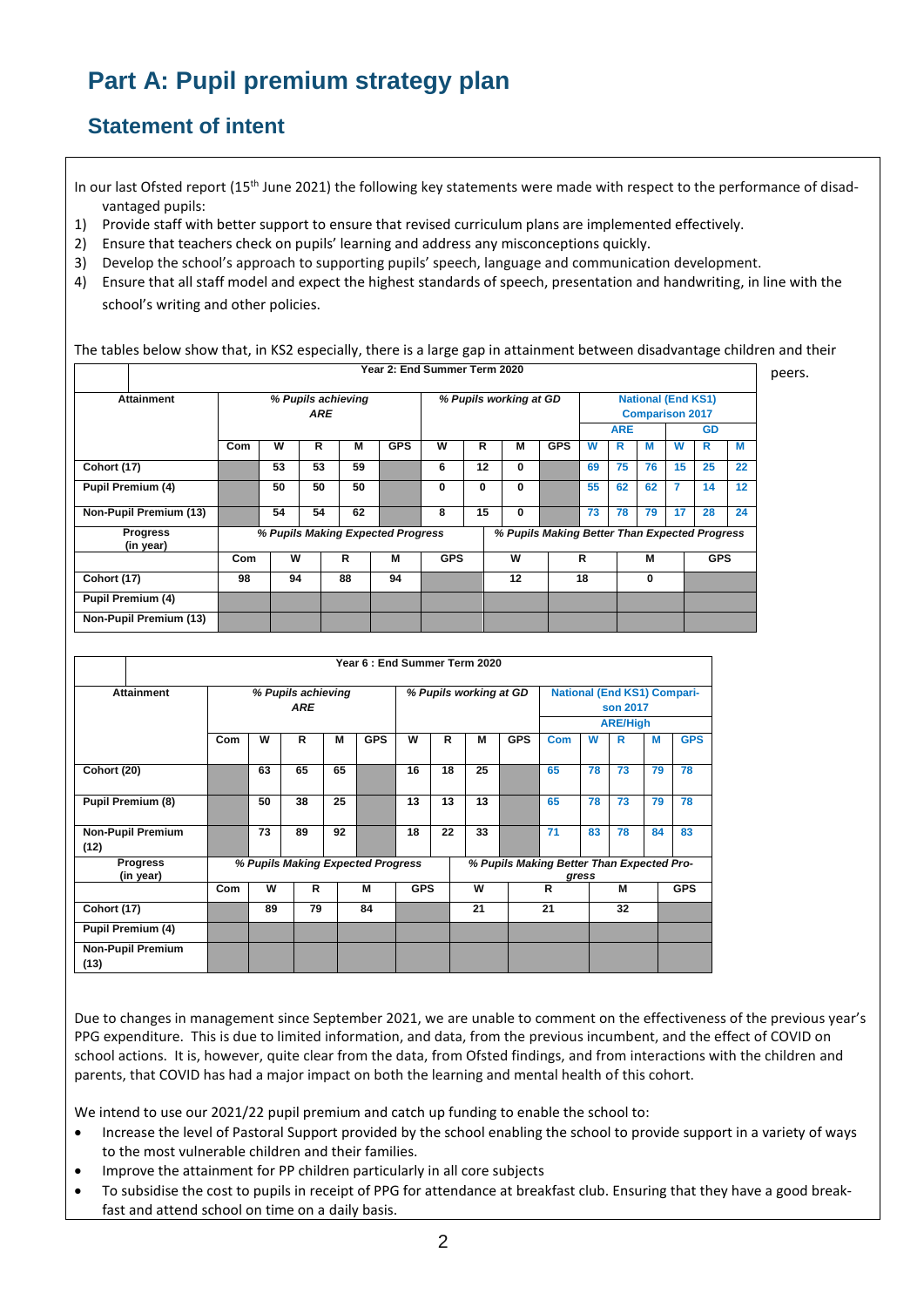- To subsidise educational visits to provide real contexts for learning and widen experiences.
- Provide additional support time in class to enable teachers and Teaching Assistants to work with groups of children who are under-achieving or to improve attainment, particularly in Literacy & Maths.
- To improve the speech and language skills of PPP's
- To upskill the staff in order to raise the standards for first wave teaching.

## **Challenges**

This details the key challenges to achievement that we have identified among our disadvantaged pupils.

| <b>Challenge</b><br>number | <b>Detail of challenge</b>             |
|----------------------------|----------------------------------------|
|                            | Social and Emotional issues            |
|                            | Language and communication skills      |
| 3                          | Poor reading fluency and comprehension |
| 4                          | Lack of experiences                    |
|                            | Lack of parental engagement            |
| h                          | Attendance                             |

## **Intended outcomes**

This explains the outcomes we are aiming for **by the end of our current strategy plan**, and how we will measure whether they have been achieved.

| <b>Intended outcome</b>                                                                                       | <b>Success criteria</b>                                                          |  |  |  |
|---------------------------------------------------------------------------------------------------------------|----------------------------------------------------------------------------------|--|--|--|
| To ensure children with S and E difficulties receive                                                          | Children make consistently good progress as a result                             |  |  |  |
| timely and appropriate support and interventions to                                                           | of the support they receive.                                                     |  |  |  |
| limit impact on educational outcomes                                                                          | The percentage of PPP's attaining ARE and greater                                |  |  |  |
| To ensure outcomes for all PPP's are in line with Non<br>PPP's nationally in reading, writing and mathematics | depths at the end of KS1 and 2 is in line with national<br>outcomes of Non PPP's |  |  |  |
| To improve the language skills of identified PP skills                                                        | Pupils display increasing levels of self-confidence, an                          |  |  |  |
| to ensure appropriate understanding and vocabulary                                                            | ability to articulate their learning accurately and<br>improved social skills.   |  |  |  |
| - Particular focus in Early Years                                                                             |                                                                                  |  |  |  |
|                                                                                                               | Early years journeys and observations indicate                                   |  |  |  |
|                                                                                                               | increase in language and communication with                                      |  |  |  |
|                                                                                                               | accuracy in pronunciation                                                        |  |  |  |
|                                                                                                               | The percentage of PPP's attaining a good level of                                |  |  |  |
|                                                                                                               | development is in line with national outcomes of Non                             |  |  |  |
|                                                                                                               | PPP's                                                                            |  |  |  |
| To ensure PPP's are on track or make accelerated                                                              | All reading lessons are deemed good or better across                             |  |  |  |
| progress to achieve age expected outcomes in                                                                  | school.                                                                          |  |  |  |
| reading.                                                                                                      | Phonics teaching will have an impact in the                                      |  |  |  |
|                                                                                                               | percentage of PPP children passing the threshold, so                             |  |  |  |
|                                                                                                               | that PPP children passing the threshold is in line with                          |  |  |  |
|                                                                                                               | Non PP by the end of Yr 1.                                                       |  |  |  |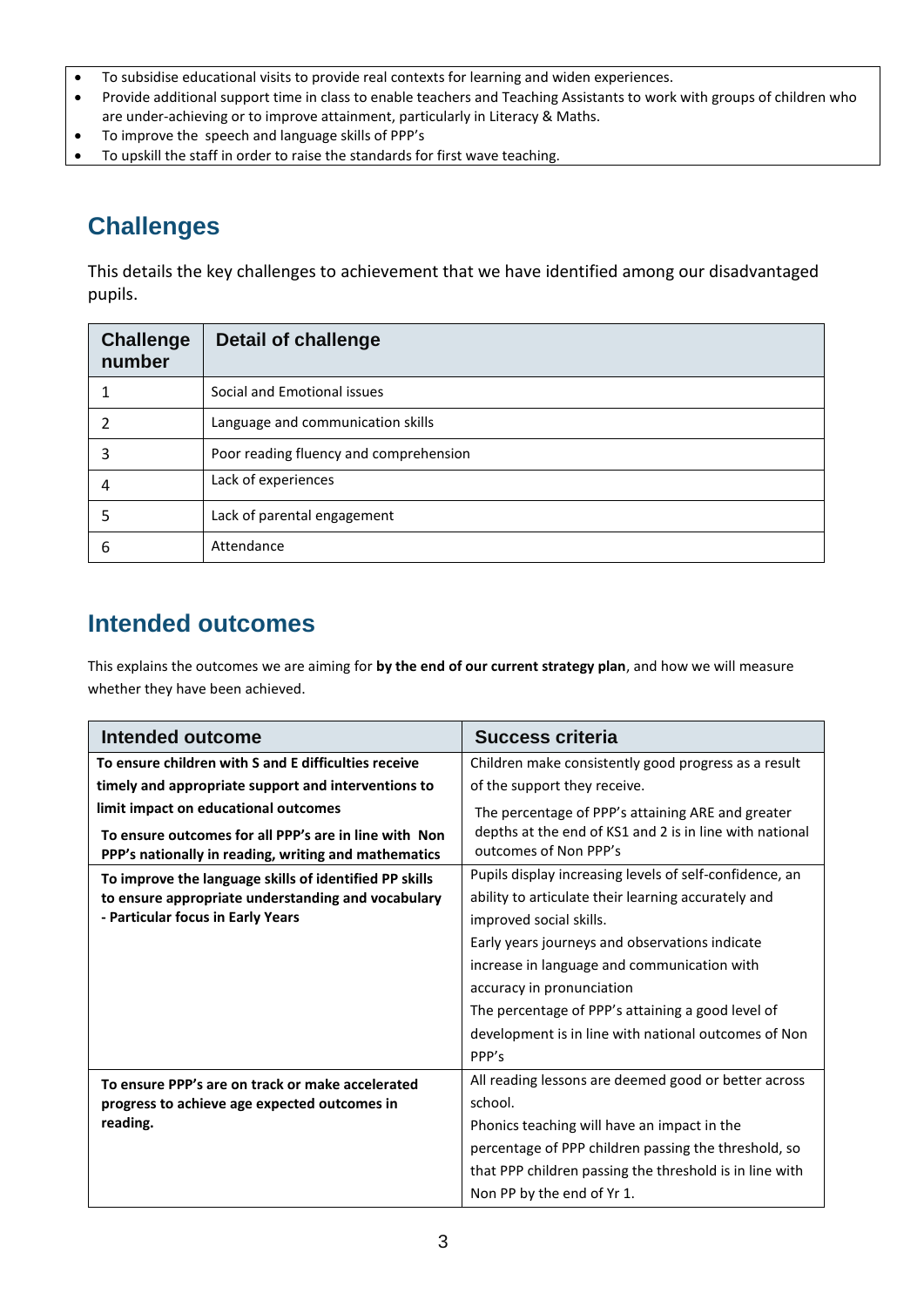|                                                                  | The percentage of PPP's attaining ARE and greater                                                                                                                                  |
|------------------------------------------------------------------|------------------------------------------------------------------------------------------------------------------------------------------------------------------------------------|
|                                                                  | depths at the end of KS1 and 2 is in line with national                                                                                                                            |
|                                                                  | outcomes of Non PPP's in reading.                                                                                                                                                  |
|                                                                  | Children will have access to and are encouraged to                                                                                                                                 |
|                                                                  | read and engage in quality texts.                                                                                                                                                  |
|                                                                  | Regular assessments are in place so that gaps in                                                                                                                                   |
|                                                                  | learning are quickly identified and interventions are                                                                                                                              |
|                                                                  | put in place to ensure all children are reading at ARE                                                                                                                             |
|                                                                  | or above.                                                                                                                                                                          |
| To ensure all PPP have access to a wide range of                 | PPP will develop their understanding of the world,                                                                                                                                 |
| artistic, cultural, physical and social experiences              | enjoying experiences which will support their mental                                                                                                                               |
| which will impact on their knowledge of the wider<br>curriculum. | health and well-being.                                                                                                                                                             |
|                                                                  | Experiences will help to develop their range of<br>vocabulary which will impact on the quality of their<br>writing across the curriculum and enhance their<br>cultural capitalism. |
| To ensure all parents are confident in the ways in               | Parents will have access to information                                                                                                                                            |
| which they can support their children with their                 | meetings/videos, so that they are aware of                                                                                                                                         |
| learning needs.                                                  | expectations and pedagogy in phonics, spelling,                                                                                                                                    |
|                                                                  | reading, maths and writing.                                                                                                                                                        |
|                                                                  | Parents will have individual parents meetings (3x per                                                                                                                              |
|                                                                  | year) to discuss pupil's progress and strategies to help                                                                                                                           |
|                                                                  | move children's learning on.                                                                                                                                                       |
|                                                                  | PPP progress improves.                                                                                                                                                             |
| To improve attendance of all PPP's                               | That the attendance of every PPP is at or above 96%                                                                                                                                |

### **Activity in this academic year**

This details how we intend to spend our pupil premium (and recovery premium funding) **this academic year** to address the challenges listed above.

### **Teaching (for example, CPD, recruitment and retention)**

Budgeted cost: £ *31,250*

| <b>Activity</b>                                                                                          | Evidence that supports this approach                                             | <b>Challenge</b><br>number(s)<br>addressed |
|----------------------------------------------------------------------------------------------------------|----------------------------------------------------------------------------------|--------------------------------------------|
| To ensure outcomes for all PPP's<br>are in line with Non PPP's<br>nationally in reading by:              | PP children (particularly SEN PP's are not making enough<br>progress in reading. | Linked to<br><b>Outcome C</b>              |
|                                                                                                          | How we will monitor this:                                                        |                                            |
| Introduction of Scaled Scored                                                                            |                                                                                  |                                            |
| tests assessment tests for PP's to<br>ensure even closer monitoring of<br>the progress being made by the | Through the monitoring of the quality of teaching and<br>learning                |                                            |
| PP's.                                                                                                    | Data is suggesting that PPP's are on track to attain in line                     |                                            |
|                                                                                                          | with national outcomes all pupils                                                |                                            |
| Daily class story-time using                                                                             |                                                                                  |                                            |
| quality texts in every year group.                                                                       |                                                                                  |                                            |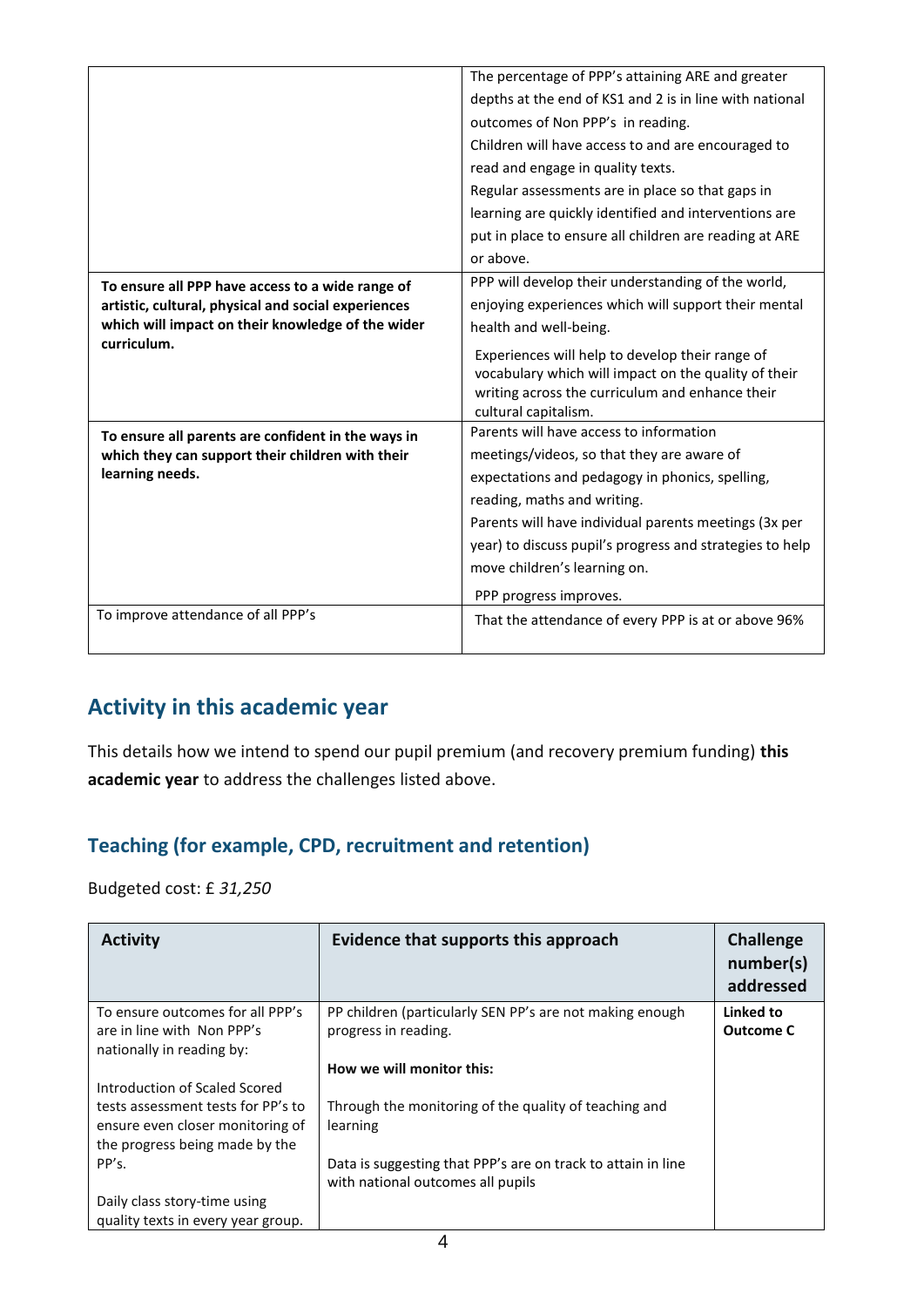| Extra adult support for small<br>phonic groups.<br>TA's to carry out interventions to<br>develop the reading skills of the<br>bottom 20% of achieving children<br>The introduction of a new<br>reading incentive that includes 6<br>x yearly rewards for all pupils that<br>complete this challenge. All PPP's<br>are to complete the challenge as<br>they will be supported in school. |                                                                                                                                                                                                                                                                                                                                                                                                                                                                                                                                                                                                                                                                                                                                                                                                                                                                                                                                                                                                                                                                  |                                      |
|-----------------------------------------------------------------------------------------------------------------------------------------------------------------------------------------------------------------------------------------------------------------------------------------------------------------------------------------------------------------------------------------|------------------------------------------------------------------------------------------------------------------------------------------------------------------------------------------------------------------------------------------------------------------------------------------------------------------------------------------------------------------------------------------------------------------------------------------------------------------------------------------------------------------------------------------------------------------------------------------------------------------------------------------------------------------------------------------------------------------------------------------------------------------------------------------------------------------------------------------------------------------------------------------------------------------------------------------------------------------------------------------------------------------------------------------------------------------|--------------------------------------|
| To ensure outcomes for all PPP's<br>are in line with Non PPP's<br>nationally in reading by:<br>The introduction of a new<br>reading incentive that includes 6<br>x yearly rewards for all pupils<br>that complete this challenge. All<br>PPP's are to complete the<br>challenge as they will be<br>supported in school                                                                  | Reading records are showing that PPP's are reading less<br>regularly at home when compared to Non PPPs Data is<br>showing that PPP's are more likely to have a reading age<br>below that of their chronological age<br>How we will monitor this:<br>Reading ages will be monitored every 6 weeks to ensure<br>rapid progress is occurring due to the intervention<br>Reading records to be monitored every 3 weeks to ensure<br>interventions are occurring as described                                                                                                                                                                                                                                                                                                                                                                                                                                                                                                                                                                                         | <b>Linked to</b><br><b>Outcome C</b> |
| To ensure outcomes for all PPP's<br>are in line with Non PPP's<br>nationally in reading by:<br>CPD for all Teachers and TAs<br>focusing on improving subject<br>knowledge and questioning, to<br>improve the delivery of small<br>group work and interventions for<br>children with SEN and PP.<br>RWInc training to develop<br>fidelity in the program,                                | Observations of the quality of teaching and learning<br>throughout school demonstrate that teaching of reading<br>needs improving, so that children can make expected or<br>better progress in line with national average.<br>TA's need further support to develop subject knowledge<br>and questioning skills to ensure they have the ability to<br>ensure pupils are making sustained and rapid progress<br>when working with the TA's.<br>RWInc - Initial observations show a disjointed approach to<br>the program and there is a need for all staff, including TAs<br>to be experts in the teaching of phonics<br>How we will monitor this:<br>Monitoring of lessons and phonic group work through<br>lesson observations and book scrutinies Pupil voice<br>Implementation of Performance Management targets<br>linked to the quality of teaching and learning delivered by<br>teachers<br>RWInc lead to complete frequent reviews of practice<br>supported by English Hub.<br>RWInc interventions to be monitored in order to close gaps<br>in knowledge. | <b>Linked to</b><br><b>Outcome C</b> |
| To ensure outcomes for all<br>PPP's are in line with Non PPP's<br>nationally in Reading, Writing<br>and Mathematics by:<br>Continuing with the employment<br>of an increased number of TA's to<br>release teachers to carry out                                                                                                                                                         | Data is suggesting that the identified pupils need to make<br>rapid and sustained progress to ensure that they are on<br>track to achieve at least age expected outcomes.<br>Research suggests that progress is more rapid when the<br>interventions are carried out by qualified teachers and<br>focused around pre tutoring rather than catch up<br>strategies                                                                                                                                                                                                                                                                                                                                                                                                                                                                                                                                                                                                                                                                                                 | Linked to<br><b>Outcome A</b>        |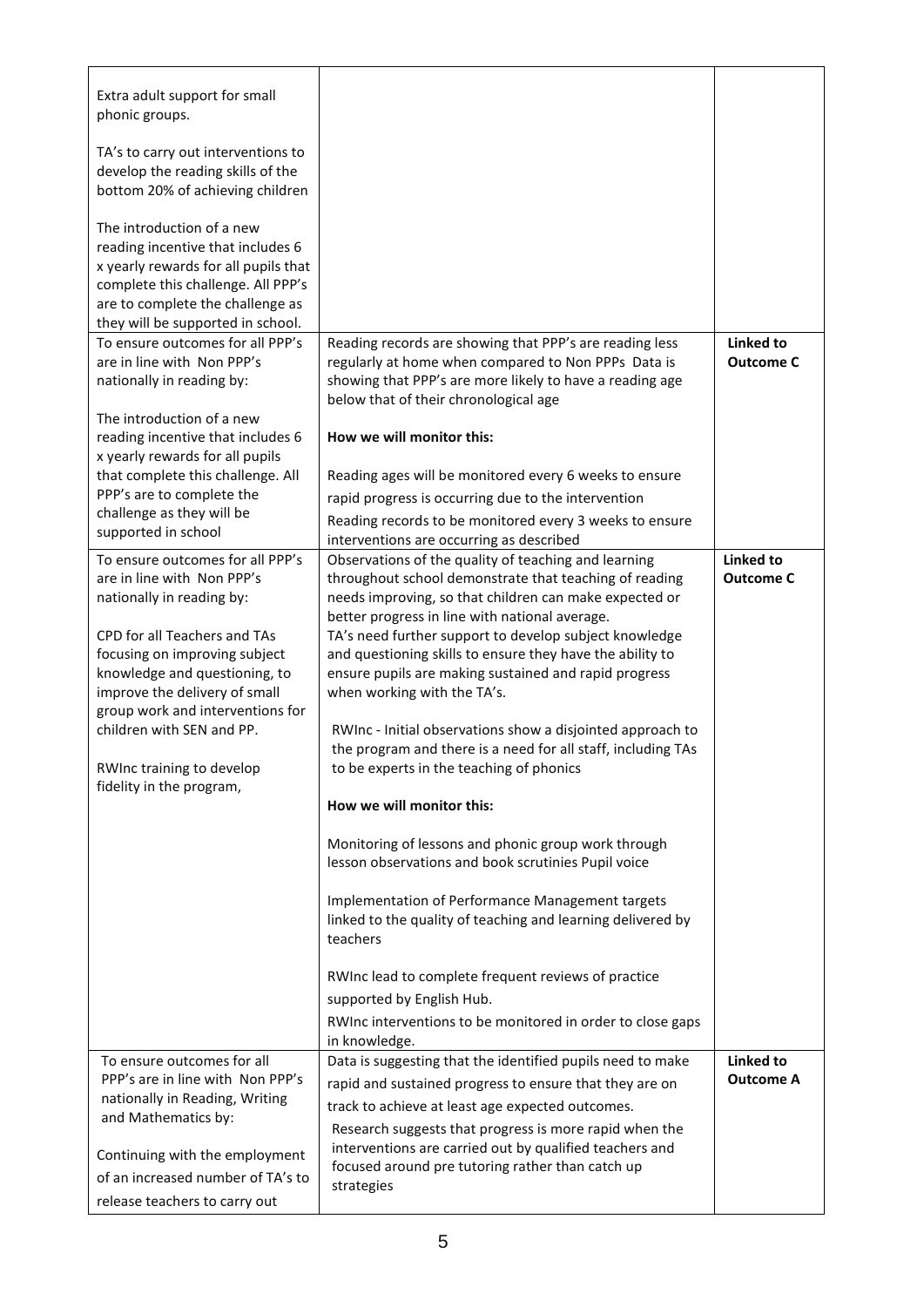| focused interventions for children<br>PPP's in Reading, writing & maths<br>Increased number of                                       | How we will monitor this:<br>Monitoring of interventions being undertaken by H/T<br>Book scrutiny<br>Data analysis                                                                       |                               |
|--------------------------------------------------------------------------------------------------------------------------------------|------------------------------------------------------------------------------------------------------------------------------------------------------------------------------------------|-------------------------------|
| To ensure outcomes for all PPP's<br>are in line with Non PPP's<br>nationally in Mathematics by:<br>The introduction of a new fluency | Lesson observations and exam analysis demonstrate that<br>children need to improve their fluency skills in order to be<br>able to solve mathematical problems quickly and<br>confidently | Linked to<br><b>Outcome A</b> |
| curriculum, which will also link to<br>regular homework.                                                                             | How we will monitor this:                                                                                                                                                                |                               |
| All PPP's are to complete their<br>homework as they will be<br>supported in school.                                                  | All children are given Fluency targets half-termly. The<br>children's knowledge of these are assessed and recorded<br>every half term                                                    |                               |
|                                                                                                                                      | The use of TT Rock stars by all PP children daily – Progress is<br>monitored by the computer program                                                                                     |                               |

## **Targeted academic support (for example, tutoring, one-to-one support structured interventions)**

*Budgeted cost: £29,500*

| <b>Activity</b>                                                                                                                                               | Evidence that supports this approach                                                                                                                                                      | <b>Challenge</b><br>number(s)<br>addressed |
|---------------------------------------------------------------------------------------------------------------------------------------------------------------|-------------------------------------------------------------------------------------------------------------------------------------------------------------------------------------------|--------------------------------------------|
| To ensure children with S and E<br>difficulties receive timely and<br>appropriate support and<br>interventions to limit impact on<br>educational outcomes by: | 36% of PPP's have been identified as having Social and<br>Emotional issues which are a barrier to learning<br>Research suggests that impact of this strategy is high for<br>moderate cost | Linked to<br><b>Outcome A</b>              |
| Continuing with the employment<br>of a Pastoral manager to carry                                                                                              | How we will monitor this:                                                                                                                                                                 |                                            |
| out interventions to support<br>identified pupils                                                                                                             | HT to monitor the quality of interventions<br>Monitor the outcomes of interventions through teacher                                                                                       |                                            |
|                                                                                                                                                               | and pupil voice                                                                                                                                                                           |                                            |
| To ensure children with S and E<br>difficulties receive timely and<br>appropriate support and                                                                 | 36% of PPP's have been identified as having Social and<br>Emotional issues which are a barrier to learning.                                                                               | <b>Linked to</b><br><b>Outcome A</b>       |
| interventions to limit impact on<br>educational outcomes by:                                                                                                  | How we will monitor this:                                                                                                                                                                 |                                            |
|                                                                                                                                                               | Headteacher to monitor the progress of pupils who                                                                                                                                         |                                            |
| Employment of a councillor/play<br>therapist to support PPP's to                                                                                              | receive support from the councillor                                                                                                                                                       |                                            |
| ensure that they are<br>emotionally able to learn                                                                                                             | on addressing their Social and Emotional needs as well as<br>educational progress                                                                                                         |                                            |
| To improve the confidence, self-                                                                                                                              | 36% of PPP's have been identified as having Social and                                                                                                                                    | Linked to                                  |
| esteem and resilience of PPP's<br>through outdoor activities by:                                                                                              | Emotional issues which are a barrier to learning.                                                                                                                                         | <b>Outcome A</b><br>and D                  |
|                                                                                                                                                               | Children report following this type of activity they feel<br>higher rates of confidence and self-belief                                                                                   |                                            |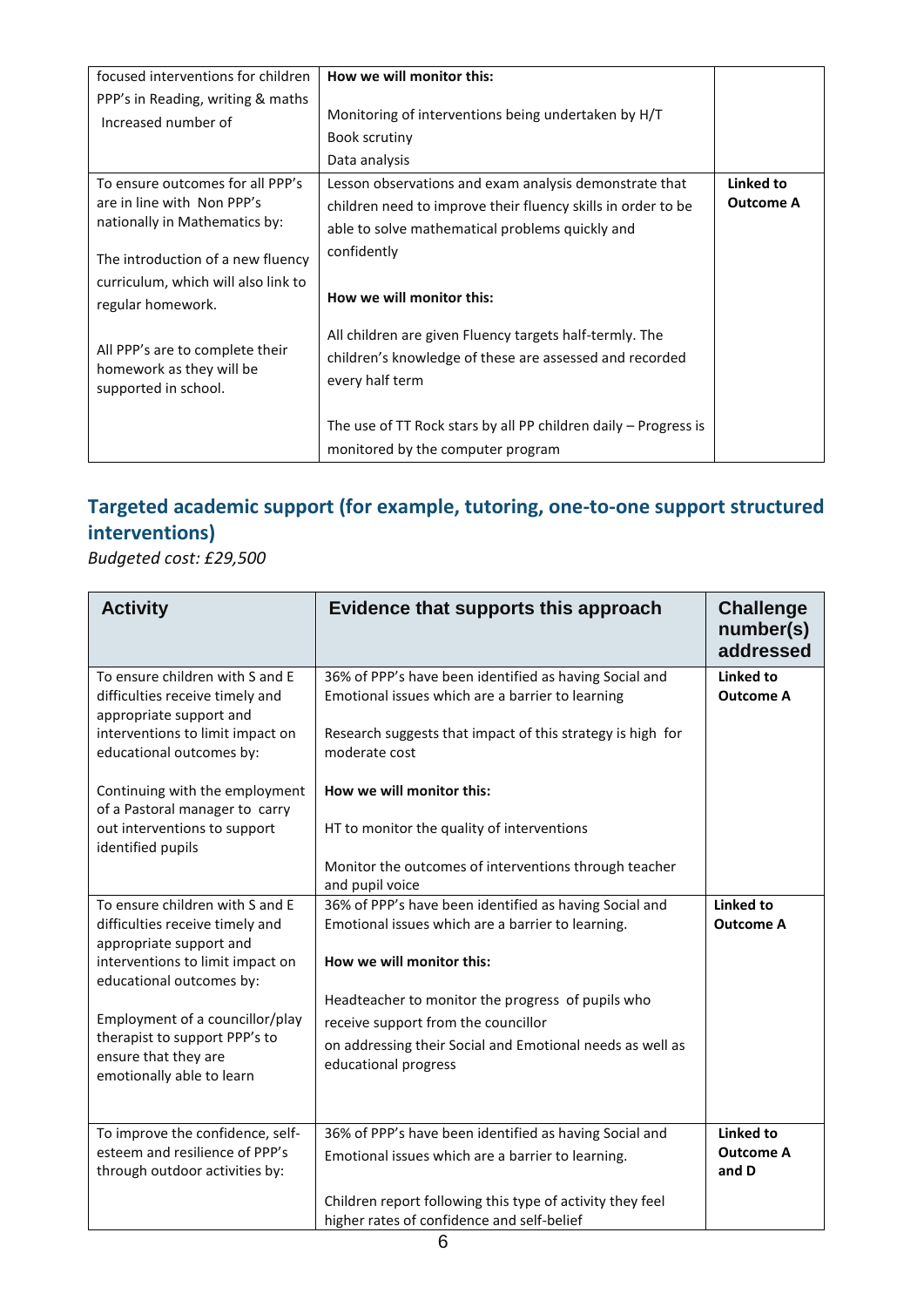| All PPP's to participate                                                                                                                                                                                                                                                                                                |                                                                                                                                                                                                         |                               |
|-------------------------------------------------------------------------------------------------------------------------------------------------------------------------------------------------------------------------------------------------------------------------------------------------------------------------|---------------------------------------------------------------------------------------------------------------------------------------------------------------------------------------------------------|-------------------------------|
| activities/experiences linked to                                                                                                                                                                                                                                                                                        | How we will monitor this:                                                                                                                                                                               |                               |
| curriculum.<br>All PPP children in Yr6 to access<br>Arthog Outreach.                                                                                                                                                                                                                                                    | Pupil voice questionnaires to ascertain improvements in<br>confidence levels                                                                                                                            |                               |
| To improve the language skills<br>of identified PP to ensure<br>appropriate understanding and<br>vocabulary is being used -<br>Particular focus in Early Years<br>by:                                                                                                                                                   | 37% of PPP's have identified Speech and Language issues<br>related to either limited vocabulary or poor<br>comprehension<br>Research suggests that impact of this strategy is high for<br>moderate cost | Linked to<br><b>Outcome B</b> |
| The support of the Soundwell<br>company to train staff in<br>analysing and developing<br>speech and exploring ways to                                                                                                                                                                                                   | How we will monitor this:<br>Head of School to monitor the quality of interventions.                                                                                                                    |                               |
| develop listening and attention<br>in class.<br>Soundswell to analyse the ability<br>of identified children, so that a<br>concise program of support can<br>be delivered.<br>The introduction of language<br>based interventions to support<br>the development of pupils<br>language skills and<br>comprehension skills | Monitor the outcomes of interventions through teacher<br>and pupil voice.                                                                                                                               |                               |

#### **Wider strategies (for example, related to attendance, behaviour, wellbeing)**

#### *Budgeted cost: £ 16,800*

| <b>Activity</b>                                                                                                                                                                                                                                                                      | Evidence that supports this approach                                                                                                                                                                                                                                                                                                                                    | <b>Challenge</b><br>number(s)<br>addressed |
|--------------------------------------------------------------------------------------------------------------------------------------------------------------------------------------------------------------------------------------------------------------------------------------|-------------------------------------------------------------------------------------------------------------------------------------------------------------------------------------------------------------------------------------------------------------------------------------------------------------------------------------------------------------------------|--------------------------------------------|
| Free breakfast club place for all<br>PPP's by:<br>Pastoral support manager to<br>monitor attendance of PPP's and<br>create action plans for all pupils<br>below 95%<br>A contribution to the cost of<br>EWO working for school to<br>monitor attendance of PPP's                     | 36% of PPP's attendance is below 95%<br>How we will monitor this:<br>Monitor attendance levels weekly<br>Monitor attendance at breakfast club                                                                                                                                                                                                                           | Linked to<br>outcome F                     |
| To improve parental<br>engagement, so that the level of<br>parental involvement is not seen<br>as a barrier to progress by:<br>Regular meetings with parents to<br>inform them of progress.<br>Informative workshops on<br>teaching and learning of key<br>approaches across school. | Few parents attend parent meetings.<br>Very few reading records are not filled in by parents.<br>In consultation with parent governors there was a<br>concern that parents do not understand teaching<br>approaches in order to support children at home.<br>How we will monitor this:<br>Parent view<br>Monitor parental involvement/attendance at parent<br>meetings. | Linked to<br>outcome E                     |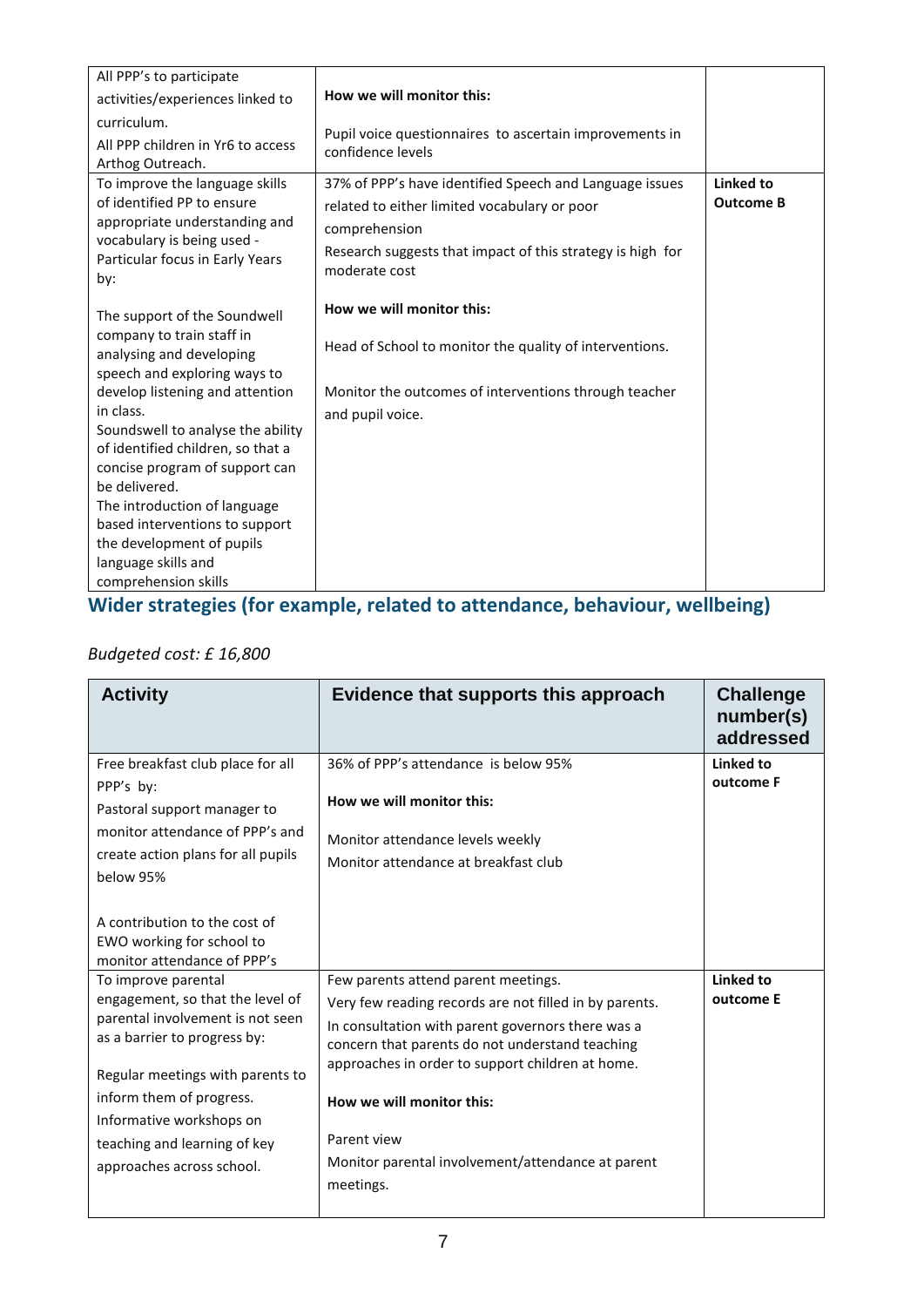| To widen life experiences by<br>planning activities and visits<br>beyond the school gates by:<br>Subsidising educational visits to<br>ensure all children attend a<br>range of experience and<br>opportunities are equal<br>regardless of background | To ensure equal opportunities in experiencing the whole<br>curriculum at school.<br>Engagement in extra-curricular activities has proven to<br>support self-esteem and engagement in learning.<br>How we will monitor this:<br>All visits meet risk/benefit analysis standards and can<br>show a demonstrable impact on curriculum and learning. | Linked to<br>outcome D |
|------------------------------------------------------------------------------------------------------------------------------------------------------------------------------------------------------------------------------------------------------|--------------------------------------------------------------------------------------------------------------------------------------------------------------------------------------------------------------------------------------------------------------------------------------------------------------------------------------------------|------------------------|
|                                                                                                                                                                                                                                                      | Value for money of trips monitored by EVC                                                                                                                                                                                                                                                                                                        |                        |

### **Total budgeted cost: £ 77,550**